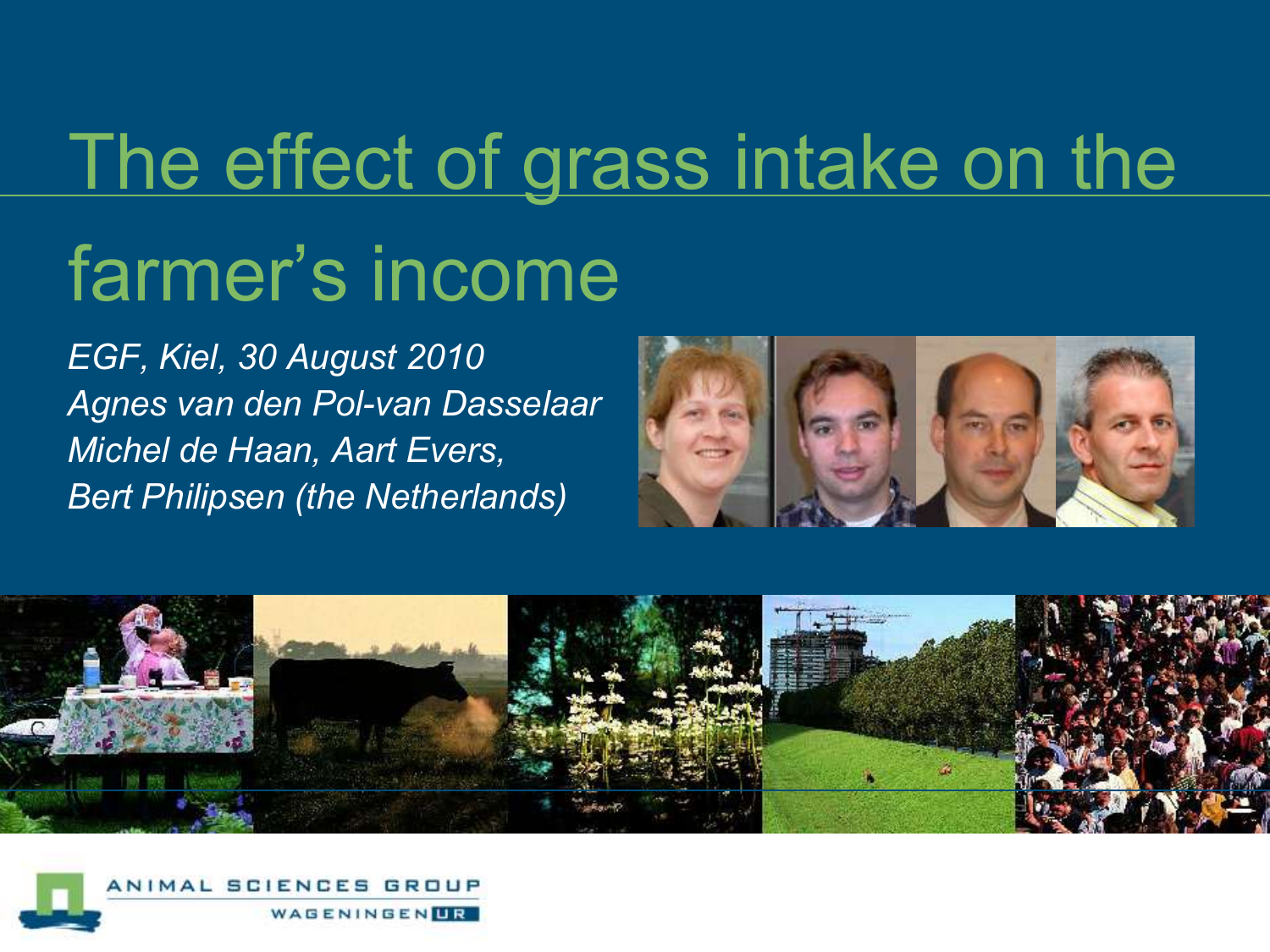#### **Grazing in Europe**

## **Throughout Europe, forage is the main feed for** dairy cattle WorkingGroup Grazing





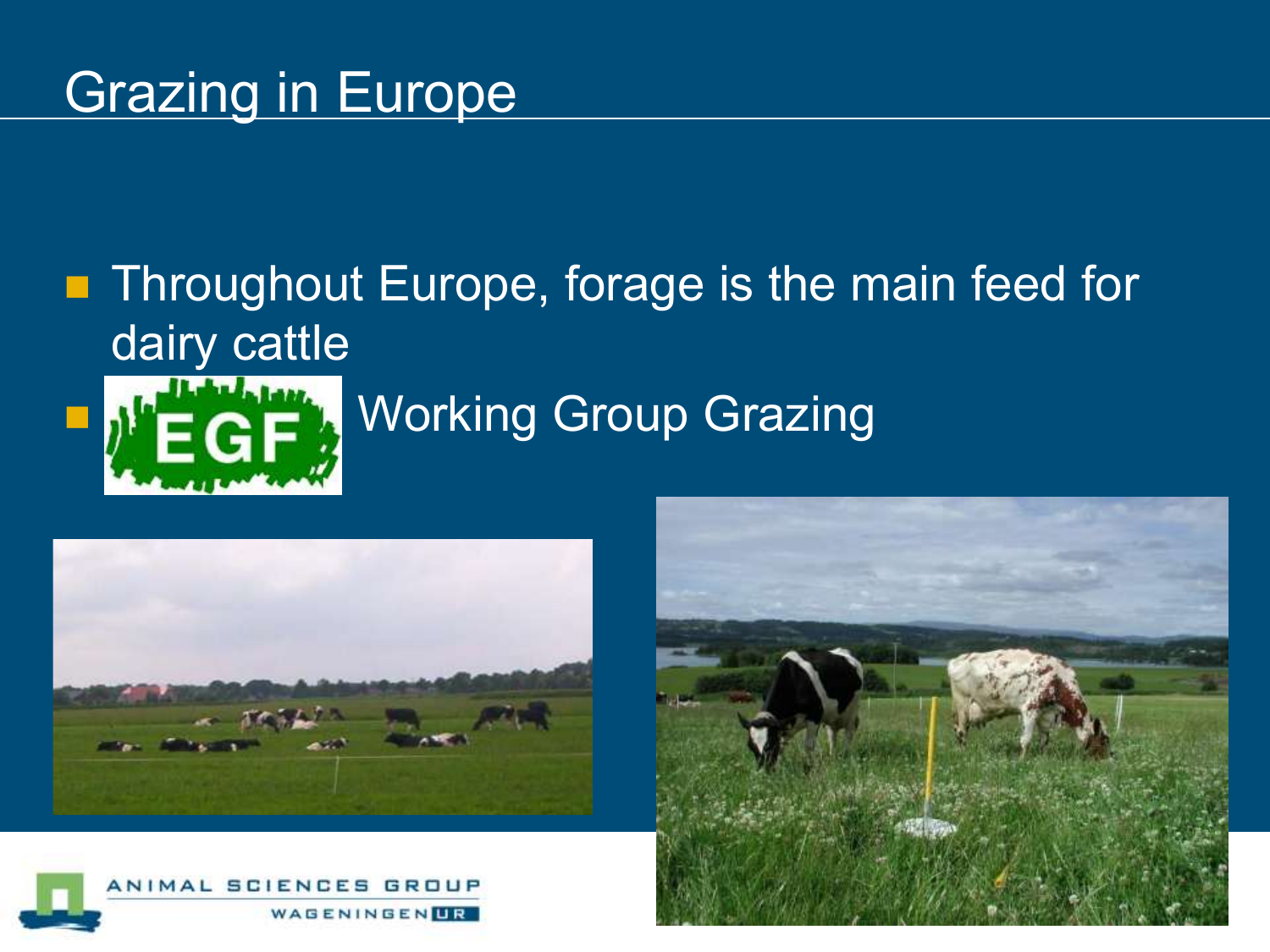#### Grazing in Europe in 2010

Germany: large variation, decreasing ■ Switzerland: 70-80%, decreasing **Poland: variation, decreasing** ■ Czech Republic: 20%, slight increase **B.** Slovenia: 25%, stable or decreasing **Portugal: 50%, increasing** Spain: 0-20%, slow increase Greece: 15%, slow increase

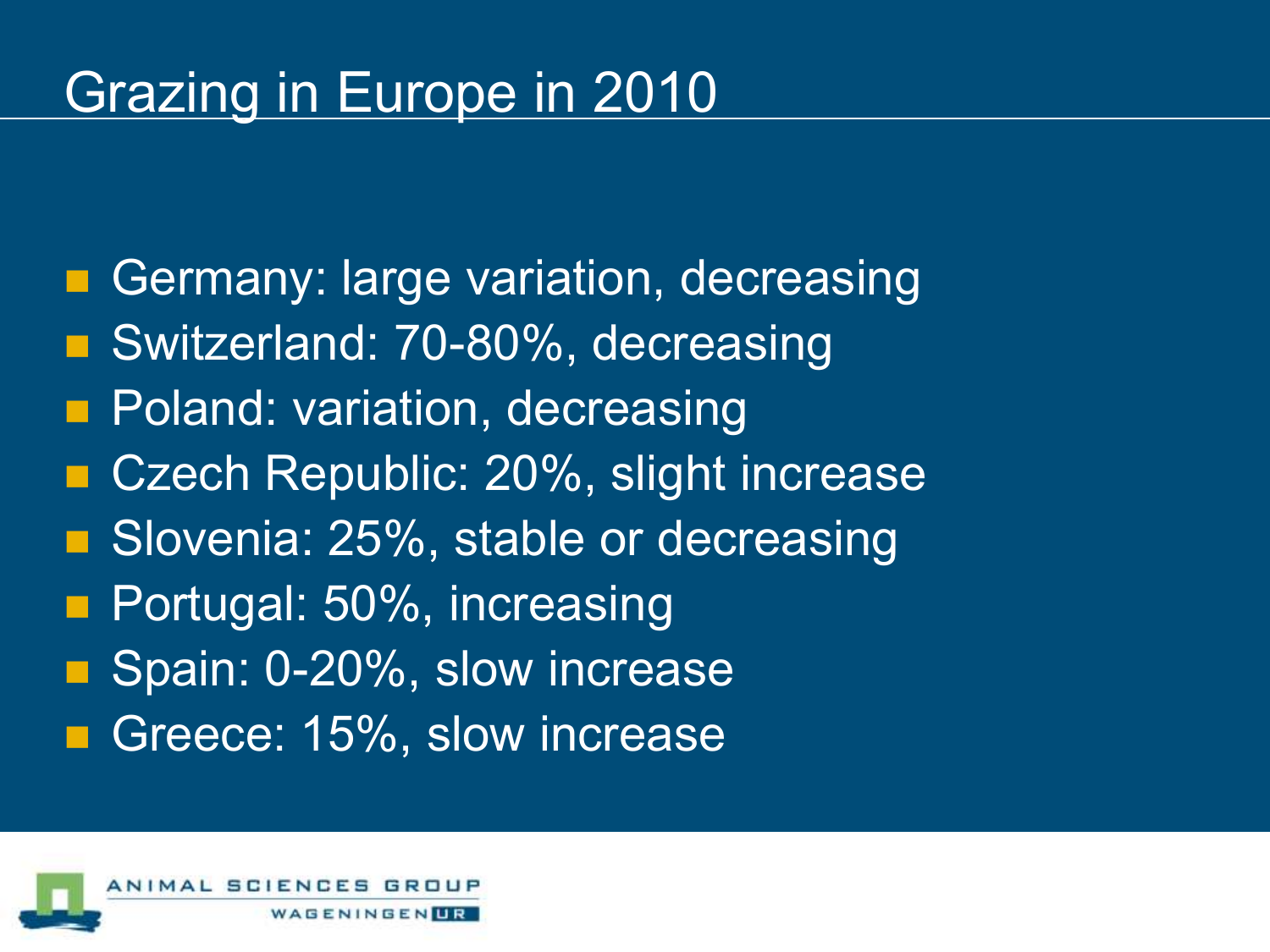#### Grazing in Europe in 2010

- **Norway, Sweden, Finland: welfare legislation: six weeks** to four months outside, decreasing
- Denmark: 35-45%, decreasing
- **If Ireland: 99%, staying consistently high**
- **UK: 95%, decreasing**
- The Netherlands: 75-80%, slow decrease
- Belgium: 95%, decreasing
- Luxemburg: 75-85%, decreasing
- France: large variation, decreasing

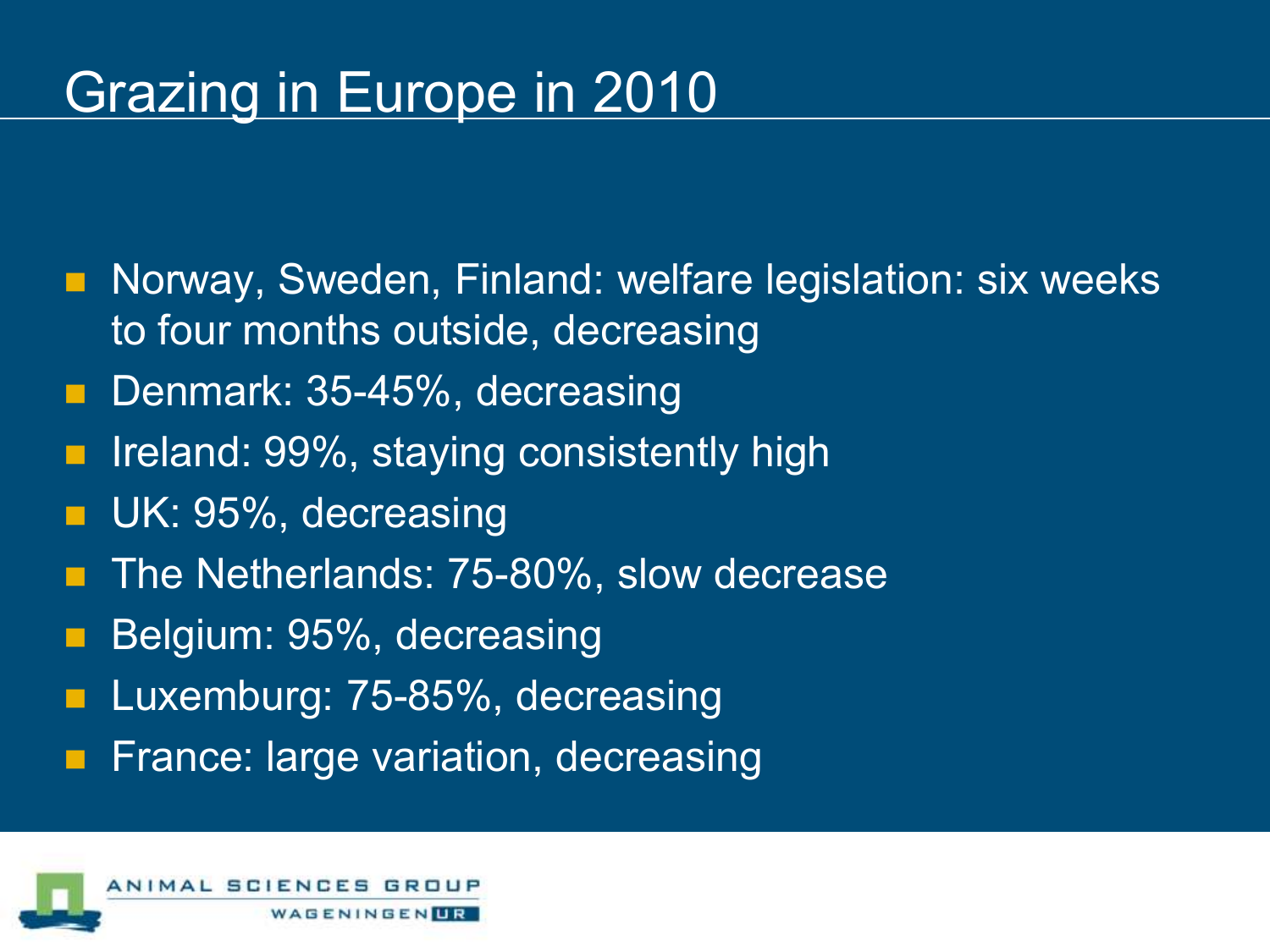#### Grazing in Europe in 2010

**In the north and northwest, grazing is practised** more often than in the south and southeast **The percentage grazing is decreasing rapidly** 



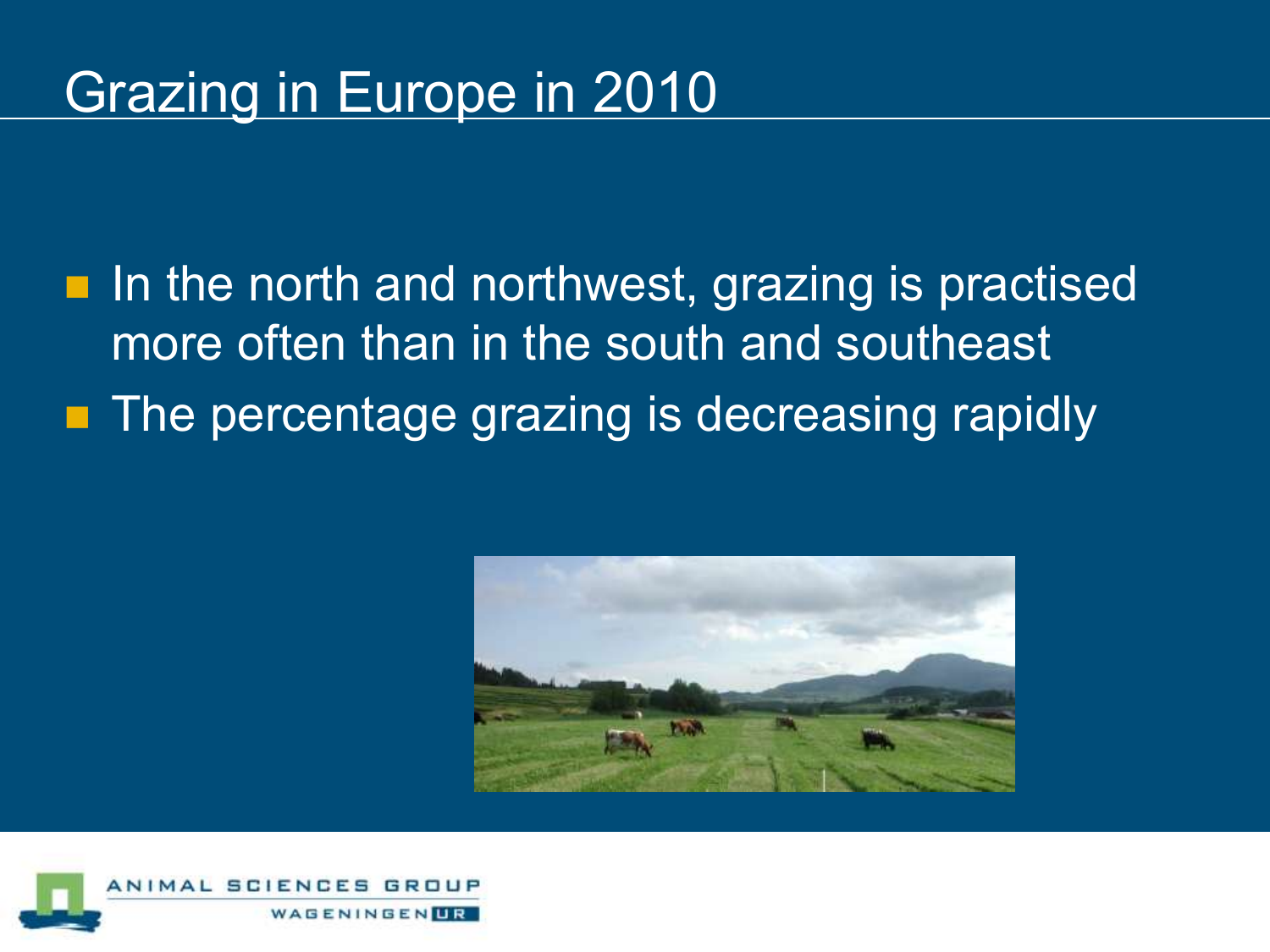#### Reasons for less grazing



- To control rations and optimise grassland utilisation
- **Increased herd size**
- **I** Increased use of automated milking systems
- Small grazing surface
- Reduced grass growth in summer time
- **Need to reduce mineral losses**
- **Labour efficiency**

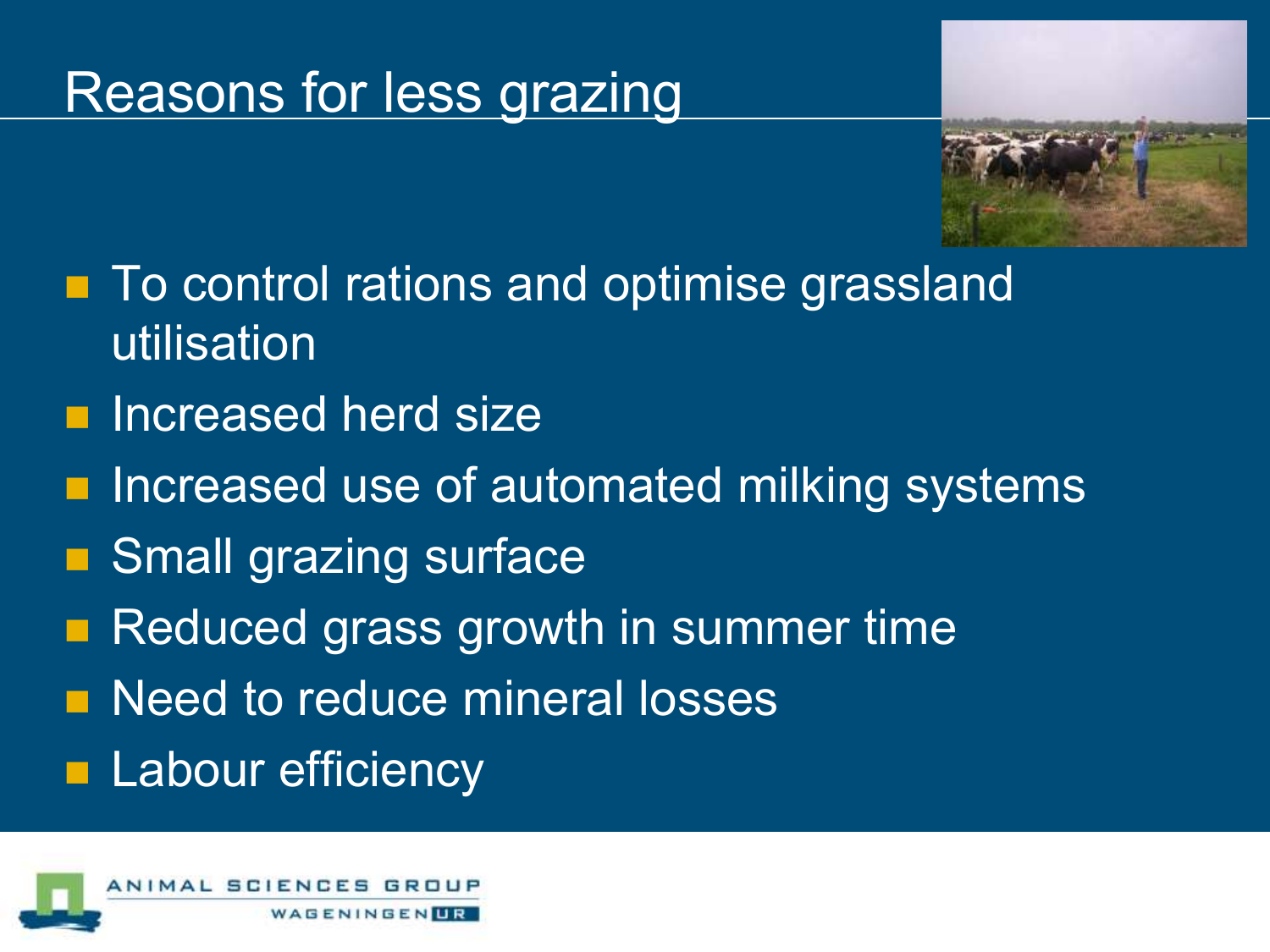#### A matter of public concern

- General public appreciates grazing animals in the **landscape**
- **Biodiversity of the landscape increases**
- Society associates grazing with animal welfare
- **Part of the culture**



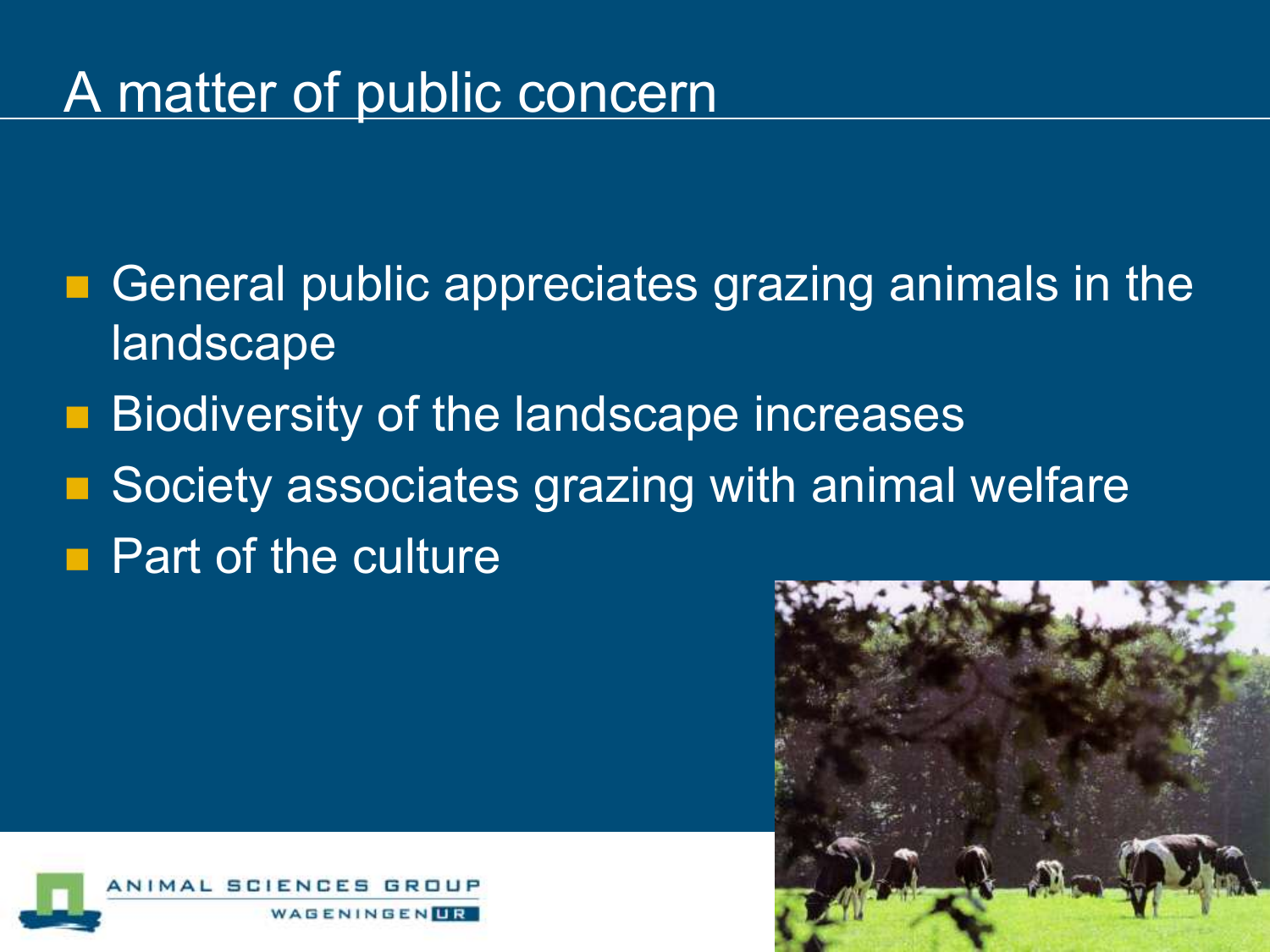#### But what about economics?



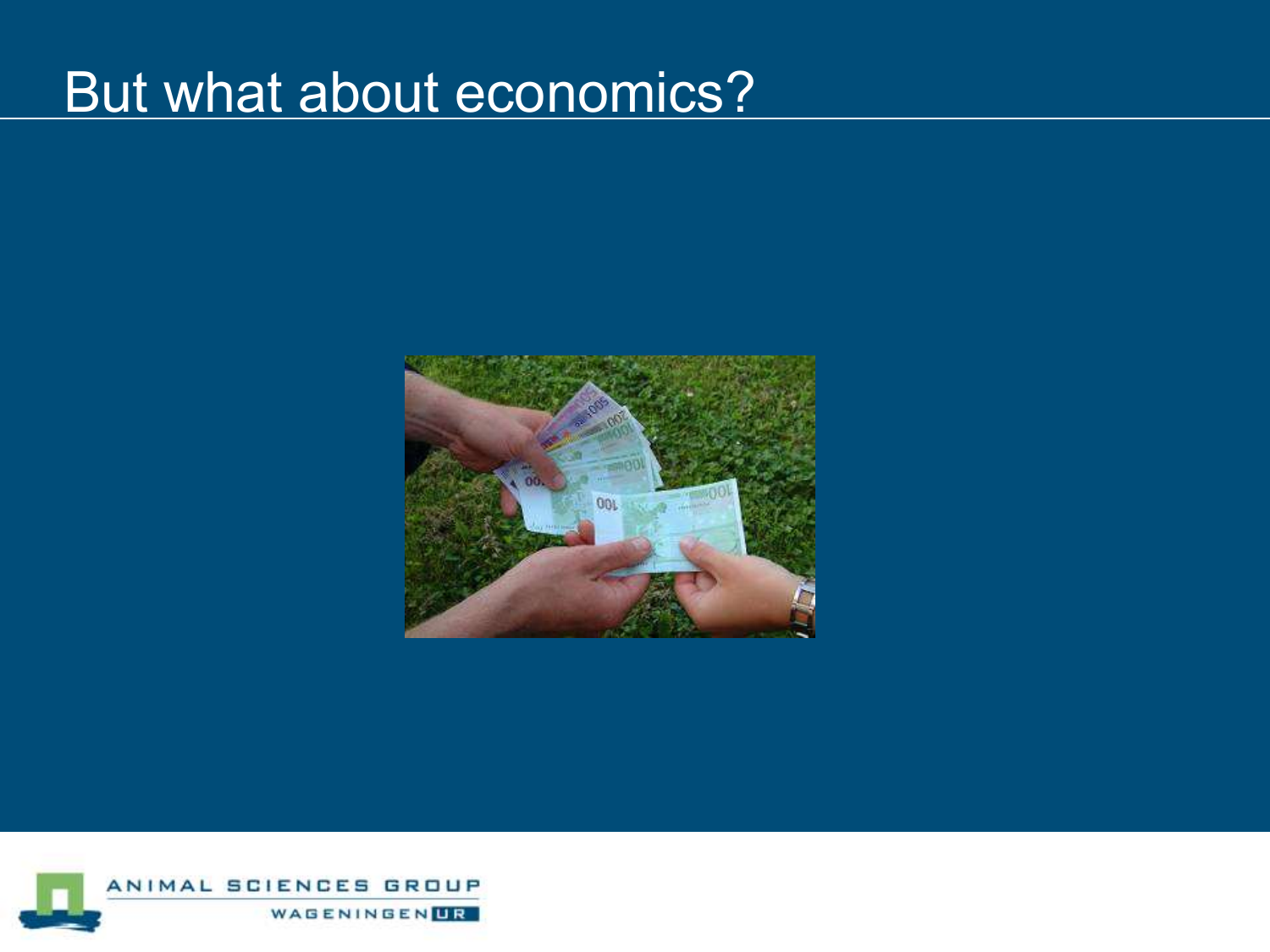## The relationship between total costs of milk production and grass proportion of the diet



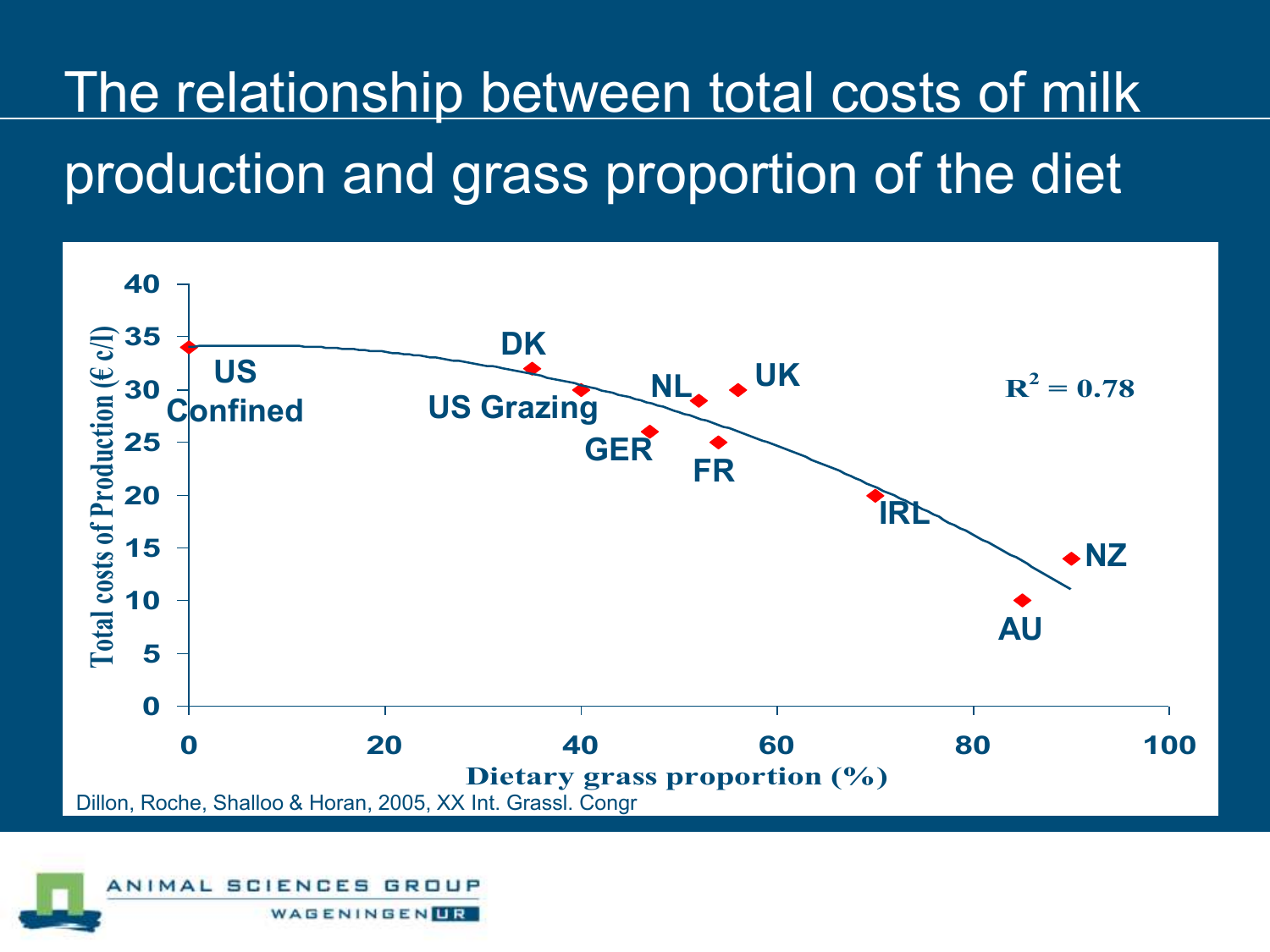But what about economics under less favourable conditions?

**Aim: to study the economics of grazing and zero**grazing for farms with less favourable conditions for grazing:

- Automatic milking
- Small grazing surface (25% instead of 75%)
- Large herd (150 animals instead of 75)
- High milk yield per cow (9,500 instead of 8,000)









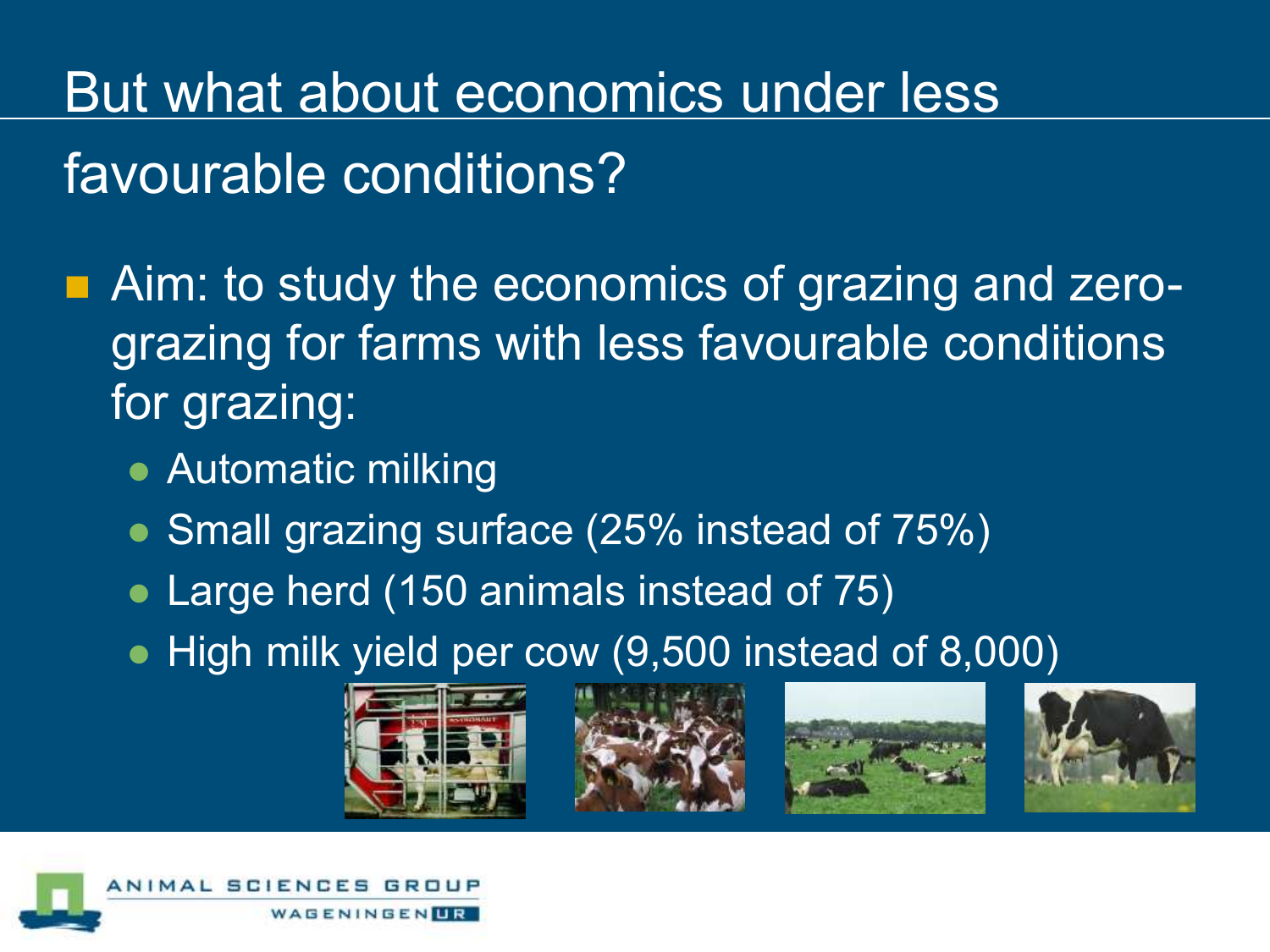### Methods used

**DairyWise: an empirical** model that simulates technical, environmental, and financial processes on a dairy farm

- **FeedSupply model**
- **DairyHerd model**
- **GrassGrowth model**



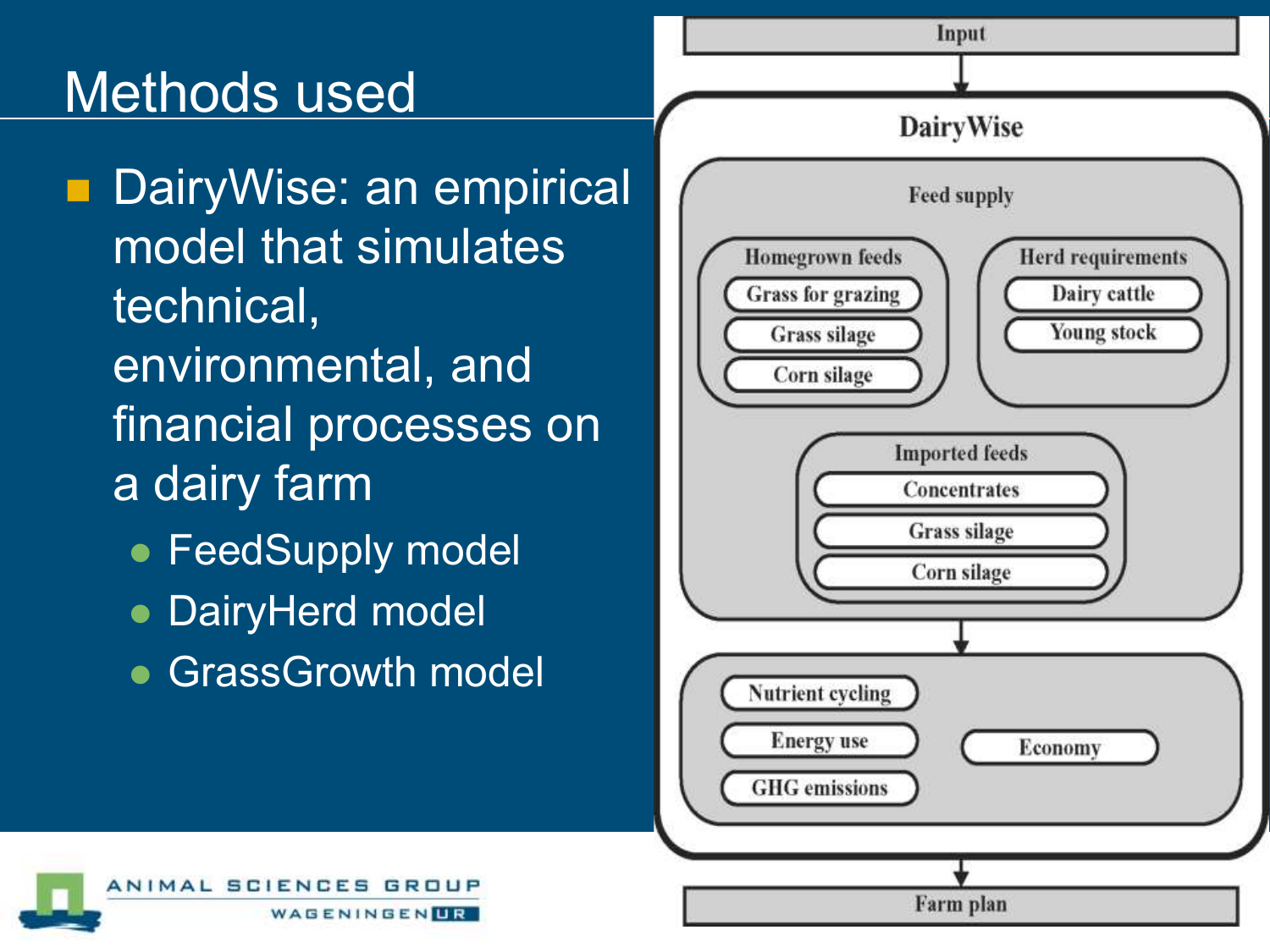### Economics of grazing



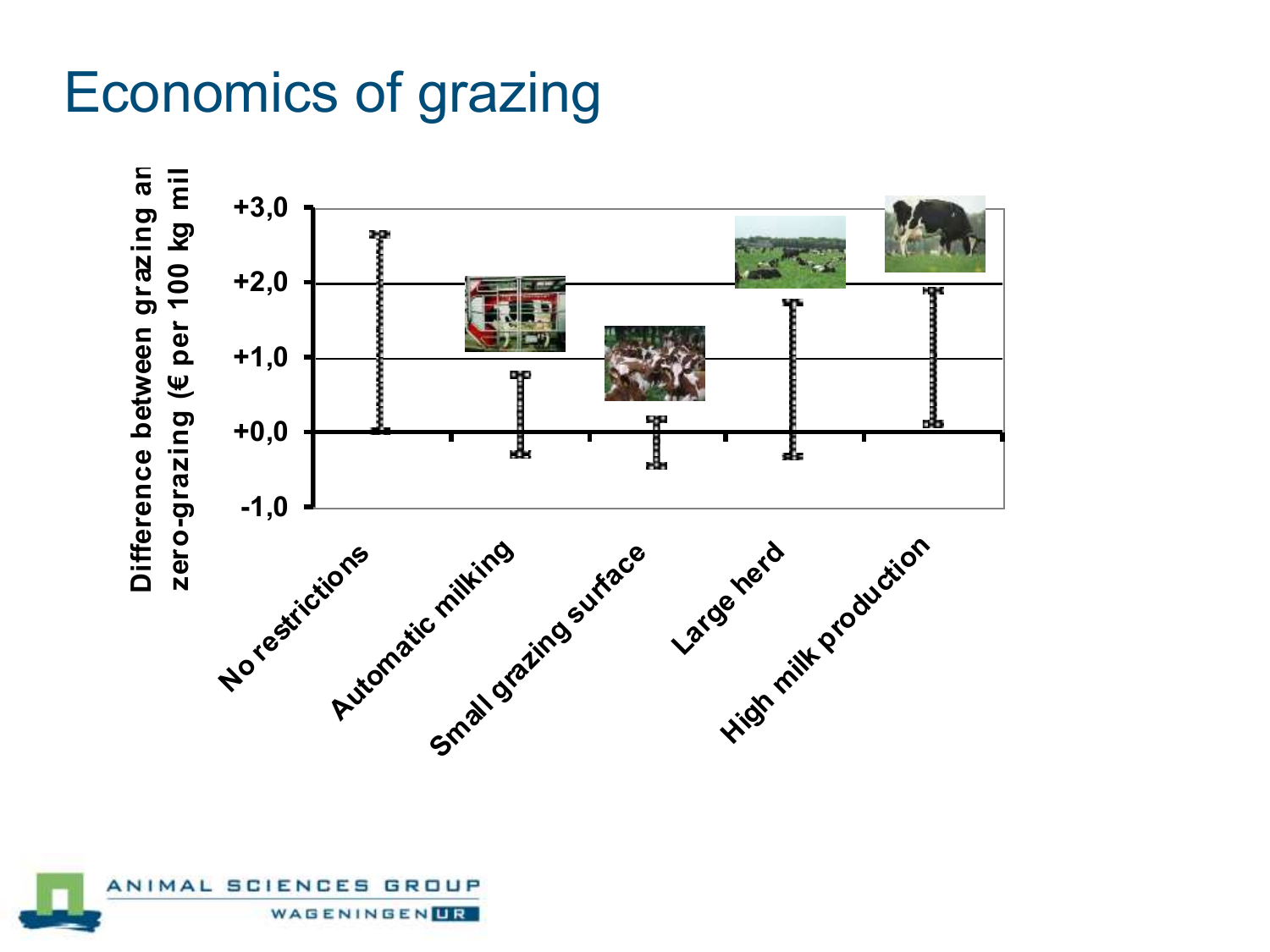#### Effect of grass intake on income



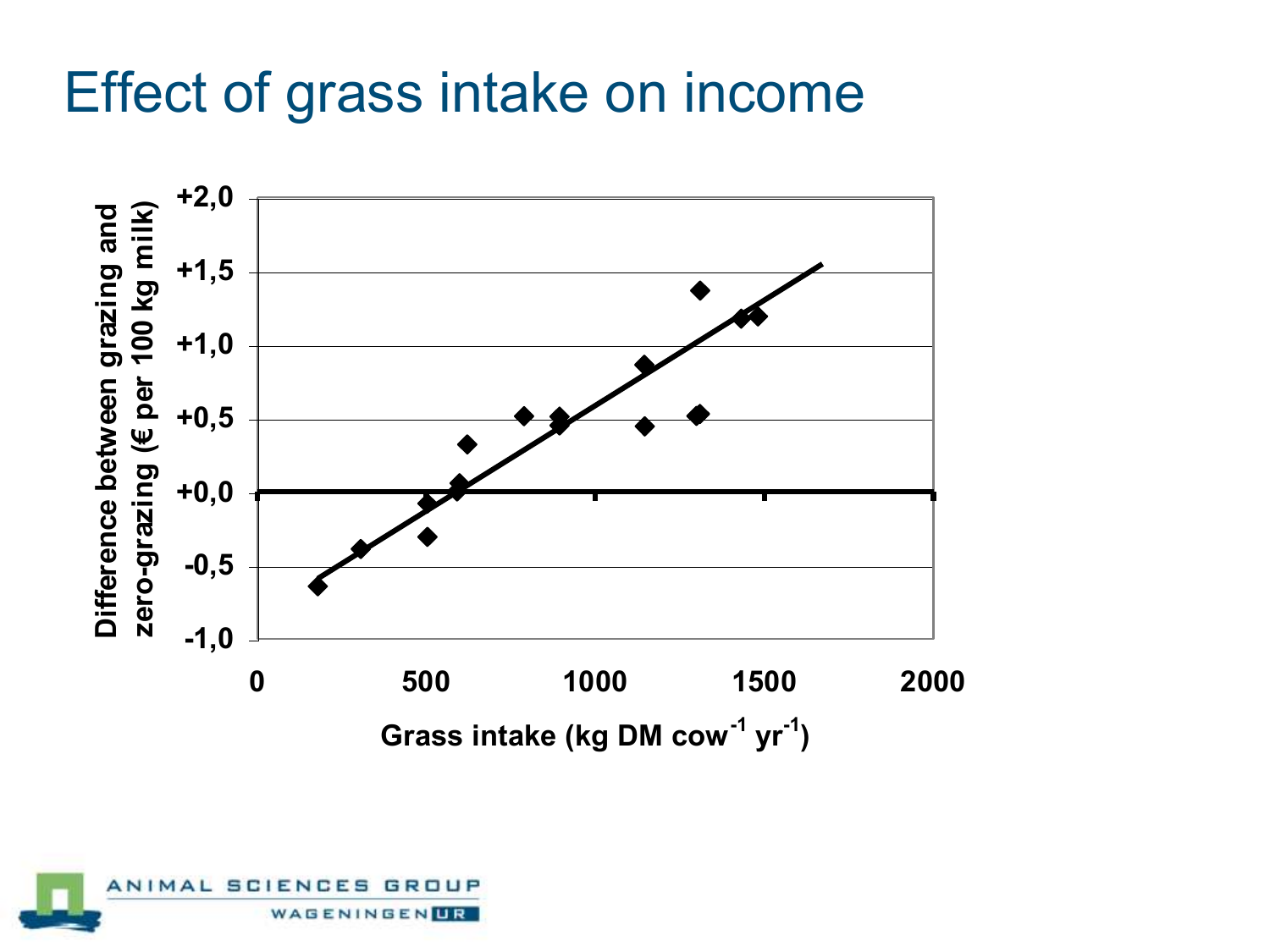- **I** In general grazing is economically more attractive than zero-grazing
- $\blacksquare$  The only exception is when the available grazing area is too small (grass intake less than 700 kg  $DM$  cow<sup>-1</sup> yr<sup>-1</sup>)
- $\blacksquare$  The more grass the cows eat in the pasture, the larger the income profit
- **Example 20 Figure 1** Economy is not the most important influencing factor for grazing in northwest Europe

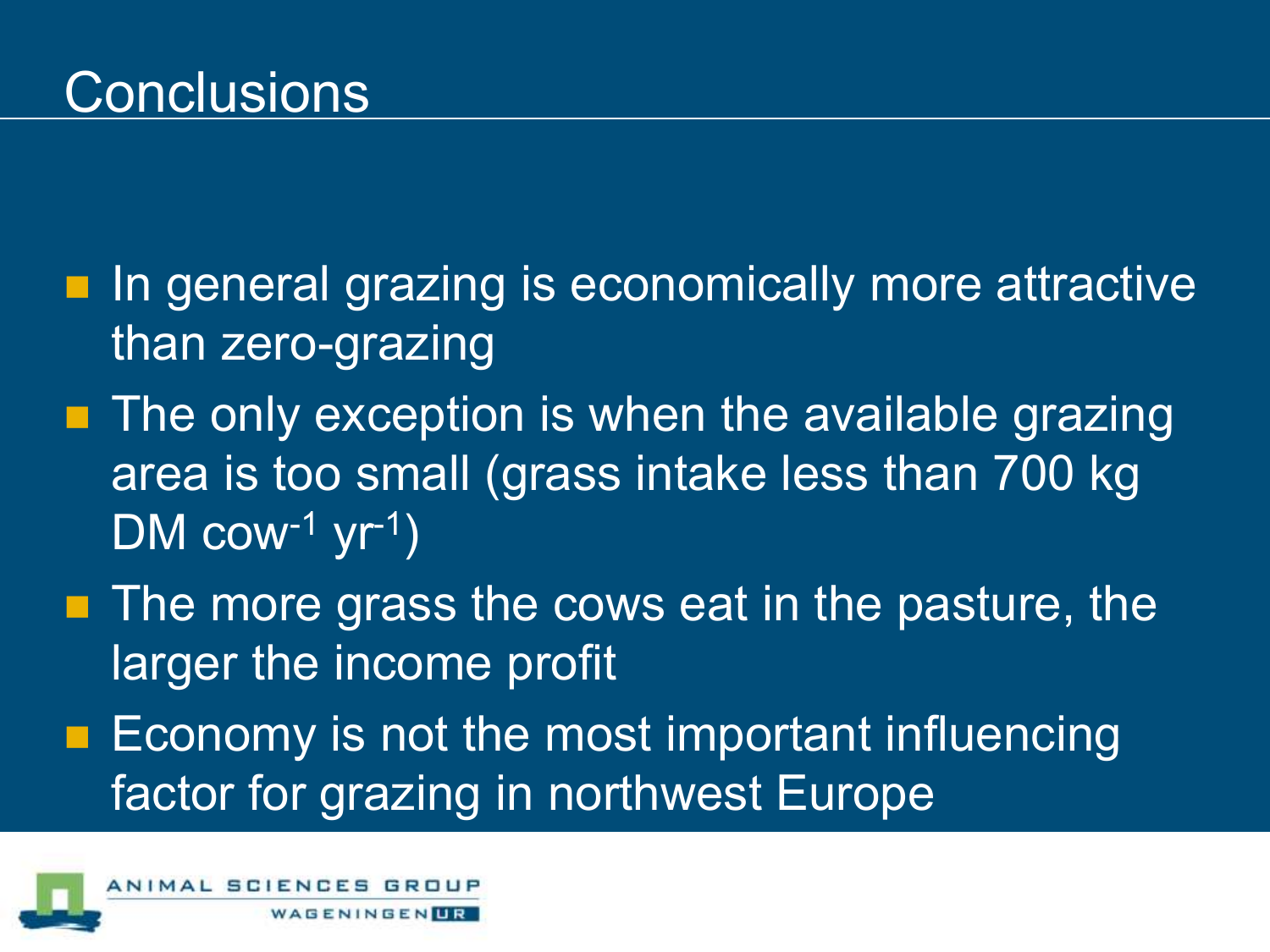**The Netherlands: on-farm participatory research** on 60 dairy farms

I In the end, personal preferences, experiences and habits of the farmer will be decisive in the choice between grazing and zero-grazing.